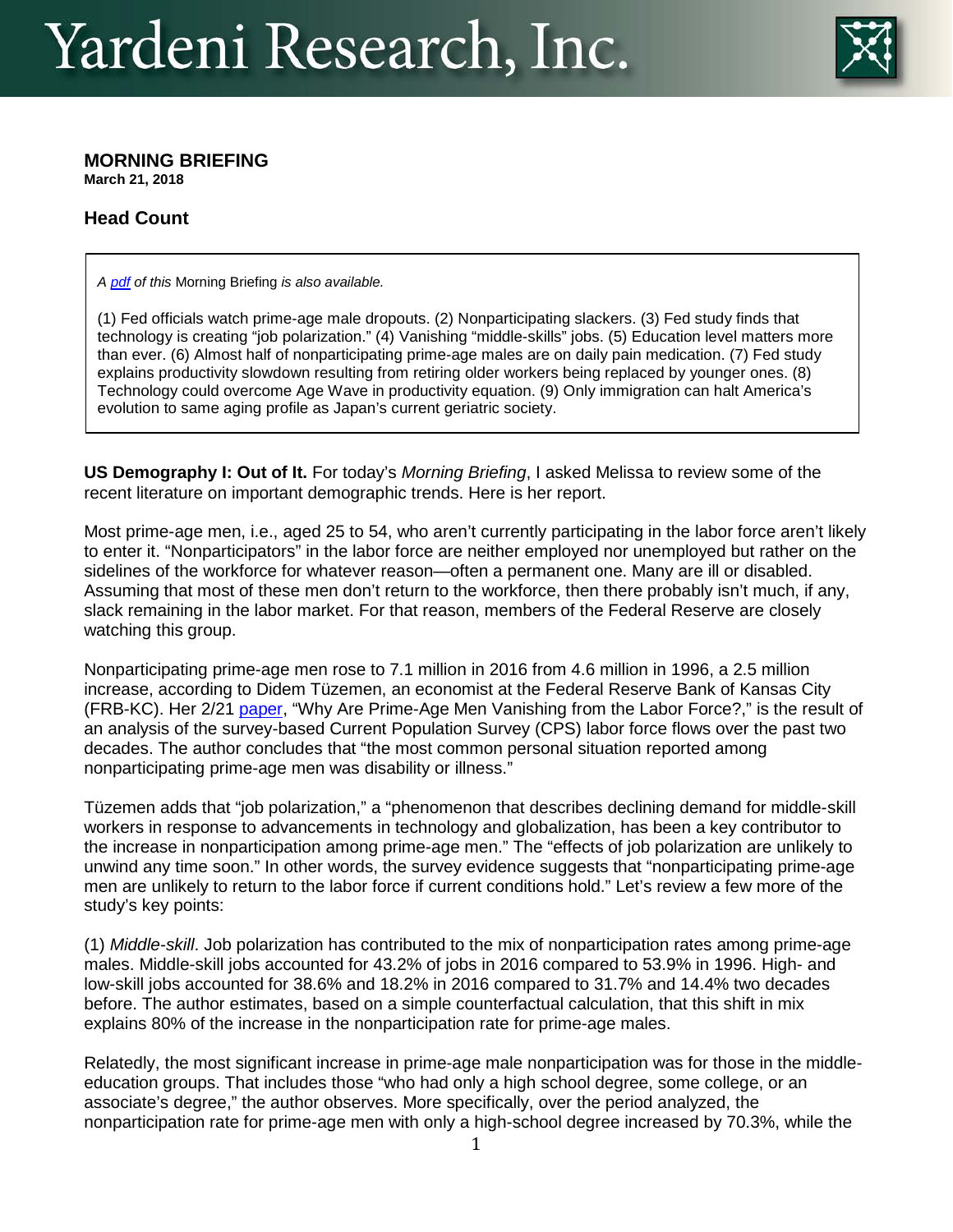rate for prime-age men with some college or an associate's degree increased by 61.7%. The rate for prime-age men who had a bachelor's degree or higher increased even less, 45.9%, while the rate for those in the lowest education group, i.e., who never graduated from high school, increased the least of all, by 10.6%.

(2) *Younger prime*. The nonparticipation rate for younger prime-age men, i.e., in the 25-34 age group, surged by 67.0% from 1996 to 2016. Over the same period, the rate for men in the 35-44 age group increased by 25.1%, while the rate for men in the 45-54 group increased by 24.4%. At the same time, the ranks of younger prime-age nonparticipating men increased as a share of all prime-age male nonparticipants.

(3) *Not in school*. "A natural question is whether the increased share of nonparticipating prime-age men in school could explain the especially dramatic hike in the nonparticipation rate for younger prime-age men. However, schooling does not appear to be the main driver of nonparticipation," the author observes. Only one-third of the increase in nonparticipating younger prime-age men reflects nonparticipation due to being in school, she reports.

(4) *Disabled or ill.* During 2016, 48.3% of nonparticipating prime-age men reported that they were disabled or ill, 14.6% reported taking care of family, 13.8% reported being in school, 13.2% reported "other situations" as the reason for nonparticipation, and 10% reported being retired. Nearly half of nonparticipating prime-age men were "taking pain medication on a daily basis." Two-thirds of them were "using prescribed pain medication," the FRB-KC paper notes, citing a 2016 Boston Fed [paper.](https://www.bostonfed.org/-/media/Documents/economic/conf/great-recovery-2016/Alan-B-Krueger.pdf) While the paper doesn't discuss the opioid crisis specifically, it seems likely to us that the severe epidemic is boosting the nonparticipation rate for prime-age males.

(5) *Want a job?* One of our favorite questions in the CPS asks whether nonparticipants even want a job. The responses are the most obvious available indicator of likelihood to enter/reenter the labor force. During 2016, less than 15% of nonparticipating prime-age males said that they want a job, but even those men weren't actively seeking one. The share of nonparticipating prime-age men who want a job recently peaked during the Great Recession at around 18%. From the mid-2000s to late 2007, just before the recession, the share had hovered in the range of 13% to 15%. That means that the current share is probably close to its natural or structural rate. It seems that most sidelined prime-age men who had been discouraged by the recession already have returned to the labor force. (See chart 10 on page 25 of the FRB-KC study.)

**US Demography II: Are Retiring Boomers Weighing on Productivity?** A new study suggests so, but not in the way you might think. Guillaume Vandenbroucke, author of a Q4-2017 St. Louis Fed (FRB-SL) [publication](https://www.stlouisfed.org/~/media/Publications/Regional-Economist/2017/Fourth_quarter_2017/Boomers.pdf) titled "Boomers Have Played a Role in Changes in Productivity," hypothesizes that the productivity slowdown of the 1970s and the current productivity slowdown are related to a "single, common factor," the Baby Boom. Essentially, productivity has declined because the Baby Boomers are retiring and being replaced with younger and less productive workers. Let's explore:

(1) *Human capital*. Older workers have accumulated more "human capital" than younger workers. "The accumulation of human capital can be achieved in multiple ways. One is simply via experience: Older workers have more human capital, i.e., they know more just because they have done more and have experienced 'learning by doing.' Another possibility is that workers go through periods of formal on-thejob training throughout their careers; so, they learn more as they grow older. Human capital is what makes a worker productive: The more human capital, the more output a worker produces in a day's work," states the author.

(2) *Paid to produce*. Figure 2 of the FRB-SL publication presents a visual profile of a worker's human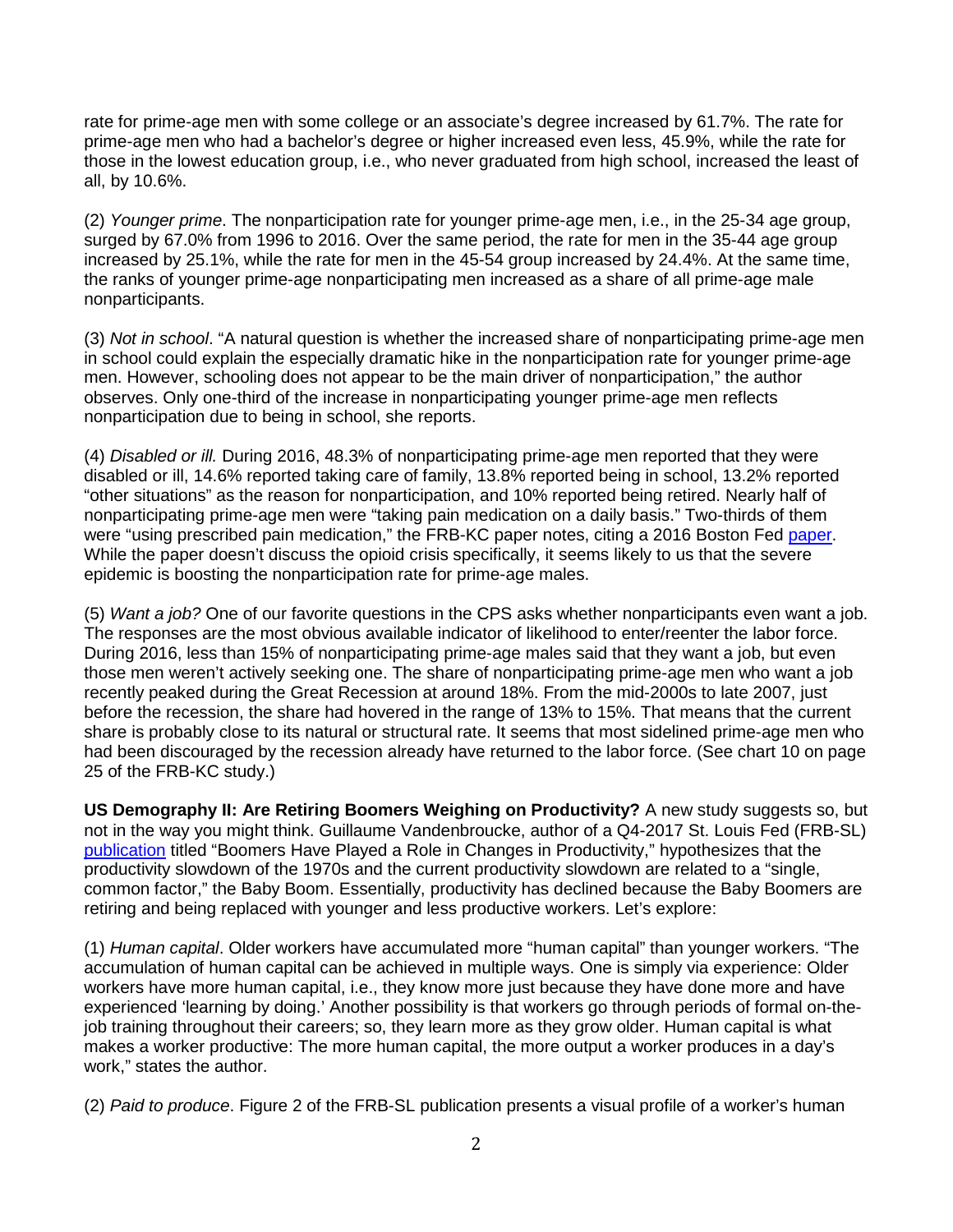capital. The shape of human capital relative to age resembles a learning curve. Human capital sees its most significant increases early on and experiences diminished returns later on. It peaks around age 50 and begins to level off and slightly declines just before retirement years around 55. Even so, workers aged over 55 (until it comes time to retire) still tend to be more productive than those younger than 40. While that's just a theoretical stylized portrait, the curve does tend to follow the typical earnings profile of a US worker, the author points out. "This is because, in theory, workers are paid according to their productivity."

(3) *Productivity wave*. It follows that if there were a larger proportion of young workers than older workers in the population, then labor productivity would be reduced. To further demonstrate this point, the author charts the growth rate of GDP per worker against the share of 23- to 33-year-olds in the US. It shows an obvious inverse correlation—when these younger workers represented a greater share of the population, output was suppressed. If labor force composition can explain the productivity slowdown, then it can't really be "fixed."

(4) *New shape*. If the author's argument is true, then might productivity go even lower as the Baby Boomers age out of the workforce? Perhaps if worker age were the only relevant factor. However, technological innovation—which is not discussed in the Fed publication—may play a productivityenhancing role too, helping to overcome the slowdown from Boomer retirement. Anecdotally, younger people also tend to be savvier with newer technologies and may be more apt to work alongside highly productive robots. So theoretically, the shape of productivity over a worker's lifetime might look very different in the near future than it has in the recent past.

**US Demography III: The Elderly & Foreign Born Are Our Future.** The 2030s will be a transformative decade for the US population. By the year 2030, all Baby Boomers will be older than 65. By 2035, older adults are projected to outnumber children for the first time in US history. Due to the aging population, immigration is expected to become the primary driver of population growth in the US. Largely because of immigration, the US population is still expected to grow into 2060, reaching the 400 million milestone in 2058.

These demographic milestones are highlighted in the Census Bureau's 3/13 [report,](https://www.census.gov/content/dam/Census/library/publications/2018/demo/P25_1144.pdf) "Demographic Turning Points for the United States: Population Projections for 2020 to 2060." Here are takeaways from the detailed 15-page report:

(1) *More elderly than children*. By 2030, the Census Bureau projects, 73.1 million Americans, or 21%, will be 65 years and older. That's up from 15% in 2016. The nation's 65-and-older cohort is expected to expand from 49 million people in 2016 to 95 million in 2060, outnumbering the 80 million projected children. The under-18 cohort is projected to increase by only 6 million people from 2016 to 2060. By 2060, the US will look a lot like Japan does today, with older adults composing about 25% of the population.

(2) *Elderly-dependent*. The old-age dependency ratio is the population aged 65 and older divided by the working-aged population multiplied by 100. "Between 2010 and 2060, the old-age dependency ratio is projected to nearly double, rising from 21 to 41. In other words, there will be 41 people aged 65 and older for every 100 work-age adults between 18 and 64 years. Another way of looking at this is, in 2020, there are projected to be about three-and-a-half working age adults for every older person eligible for Social Security. By 2060, that number is expected to fall to two-and-a-half working-age adults for every older person eligible for Social Security."

(3) *More deaths, less births*. Despite the aging population, the population is still expected to grow by an average of 1.8 million people per year from 2017 to 2060. However, the rate of the population growth is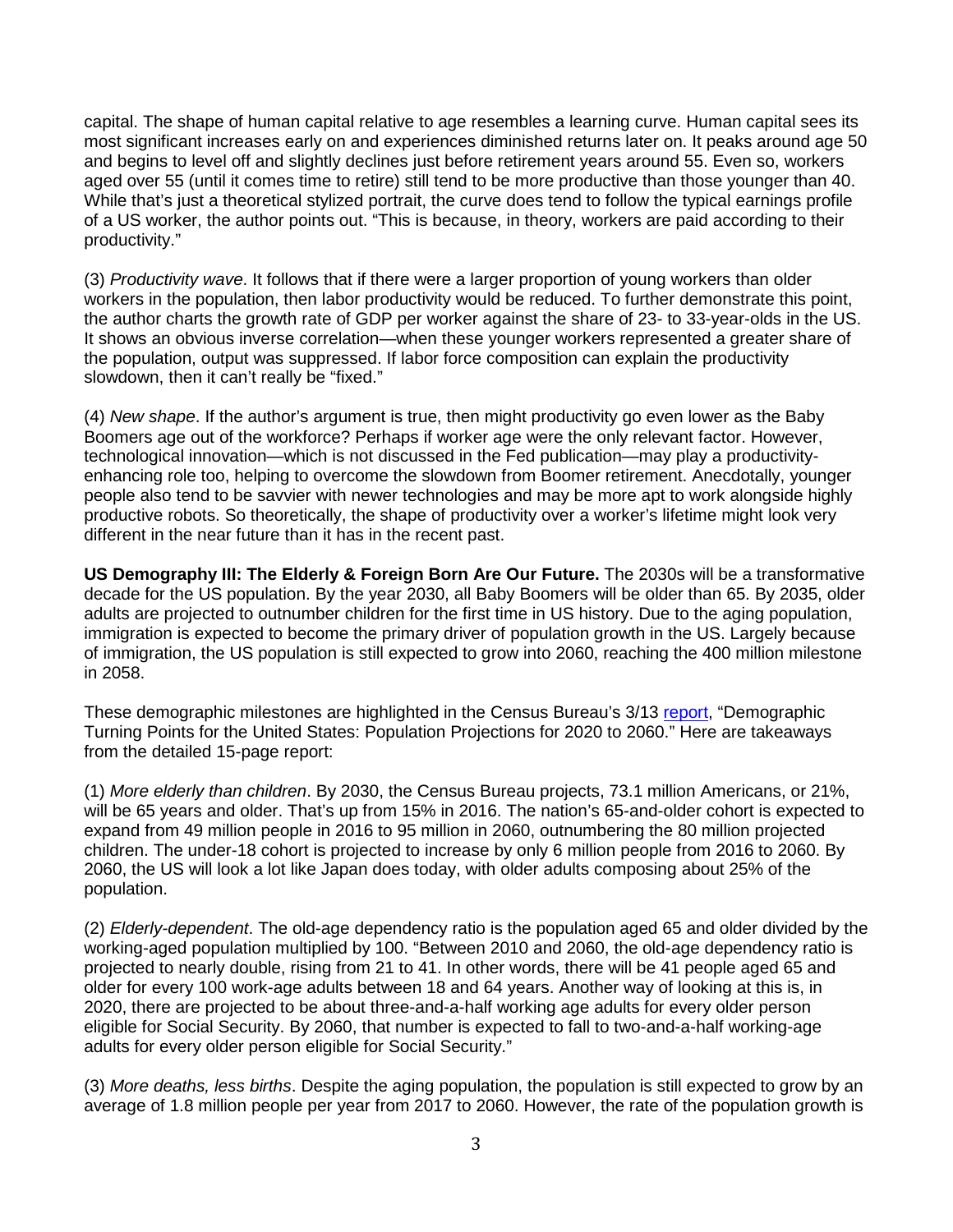slowing—by a projected 2.3 million people per year from 2017 to 2030, to 1.8 million per year between 2030 and 2040, to just 1.5 million per year between 2040 and 2060. Natural population growth will slow because the number of deaths is projected to rise faster than the number of births. As 2060 approaches, the number of deaths is projected to spike as the Baby Boomers balloon the stats for one last time.

(4) *More foreign born*. Even though the projections for immigration are held relatively flat, immigration is expected to become the driver of population growth as natural population growth declines. Interestingly, foreign-born residents tend to have higher fertility rates and lower mortality rates than the native born, according to the Census Bureau. In 2028, foreign-born people living in the US will reach 15% of the population, the highest level since 1850. By 2030, net international migration should be the primary driver of US population growth.

Importantly, the Census caveats: "Of course, these projections will hold true only if all other past trends continue and all assumptions about births, deaths, and international migration hold true. Migration trends are especially sensitive to policy and economic circumstances in both the United States and migrants' country of origin. The projections in this report are based on historical trends in international migration and do not attempt to account for future policy or economic cycles."

## **CALENDARS**

**US. Wed:** Existing Home Sales 5.420mu, MBA Mortgage Applications, Current Account -\$126.8b, EIA Petroleum Status Report, FOMC Meeting Announcement 1.625%. **Thurs:** Leading Indicators 0.3%, Jobless Claims 225k, C-PMI, M-PMI, and NM-PMI Flash Estimates 55.2/55.4/55.7, Kansas City Manufacturing Index, FHFA Price Index, Weekly Consumer Comfort Index, EIA Natural Gas Report. (*Wall Street Journal* estimates)

**Global. Wed:** UK ILO Employment Change & Unemployment Rate (3-month) 84k/4.4%. **Thurs:** Germany IFO Business Climate, Current Assessment, and Expectations Indexes 114.6/125.6/104.4, Eurozone, Germany, and France C-PMI Flash Estimates 56.8/57.0/57.0, Eurozone, Germany, and France M-PMI Flash Estimates 58.1/59.8/55.5, Eurozone, Germany, and France NM-PMI Flash Estimates 56.0/55.0/57.0, UK M-PMI Flash Estimate 58.1, UK Retail Sales Including & Excluding Fuel 1.4%/1.2% y/y, Japan Headline, Core, and Core-Core CPI 1.5%/1.0%/0.5%, Japan M-PMI Flash Estimate, Australia Employment Change & Unemployment Rate 20k/5.5%, BOE Rate Decision and Asset Purchase Target 0.50%/435b, ECB Publishes Economic Bulletin, EU Leaders Meet in Brussels. (DailyFX estimates)

## **STRATEGY INDICATORS**

**S&P 500 TCJA Earnings Leaders & Laggards** (*[link](http://www.yardeni.com/pub/performancederbytcja.pdf)*): The 2018 earnings forecast for the S&P 500 has surged 8.0% in the 13 weeks since the TCJA was signed into law on December 22. This outstanding performance has no comparison over the years since consensus earnings forecasts were first derived in 1978. However, the 2018 forecast was unchanged in the latest week and comes on the heels of meager 0.1% gains in the prior two weeks. With the Q4 earnings season complete, companies have finished providing post-TCJA guidance, and revisions could revert back to their usual historical pattern of declines throughout the rest of the year. For now, though, eight of the 11 sectors had their 2018 consensus earnings estimate edge higher w/w. The top sector gainers since the TCJA was passed: Energy (23.9%), Telecom (16.8), Financials (11.5), Industrials (9.5), and Consumer Discretionary (8.1). Real Estate is the sole decliner, with a drop of 3.8%; also underperforming the S&P 500 are Utilities (1.1), Consumer Staples (4.2), Tech (5.2), Health Care (5.5), and Materials (6.8). Higher oil prices, a.k.a. "animal spirits," have contributed heavily to the improvement in Energy's 2018 earnings forecast,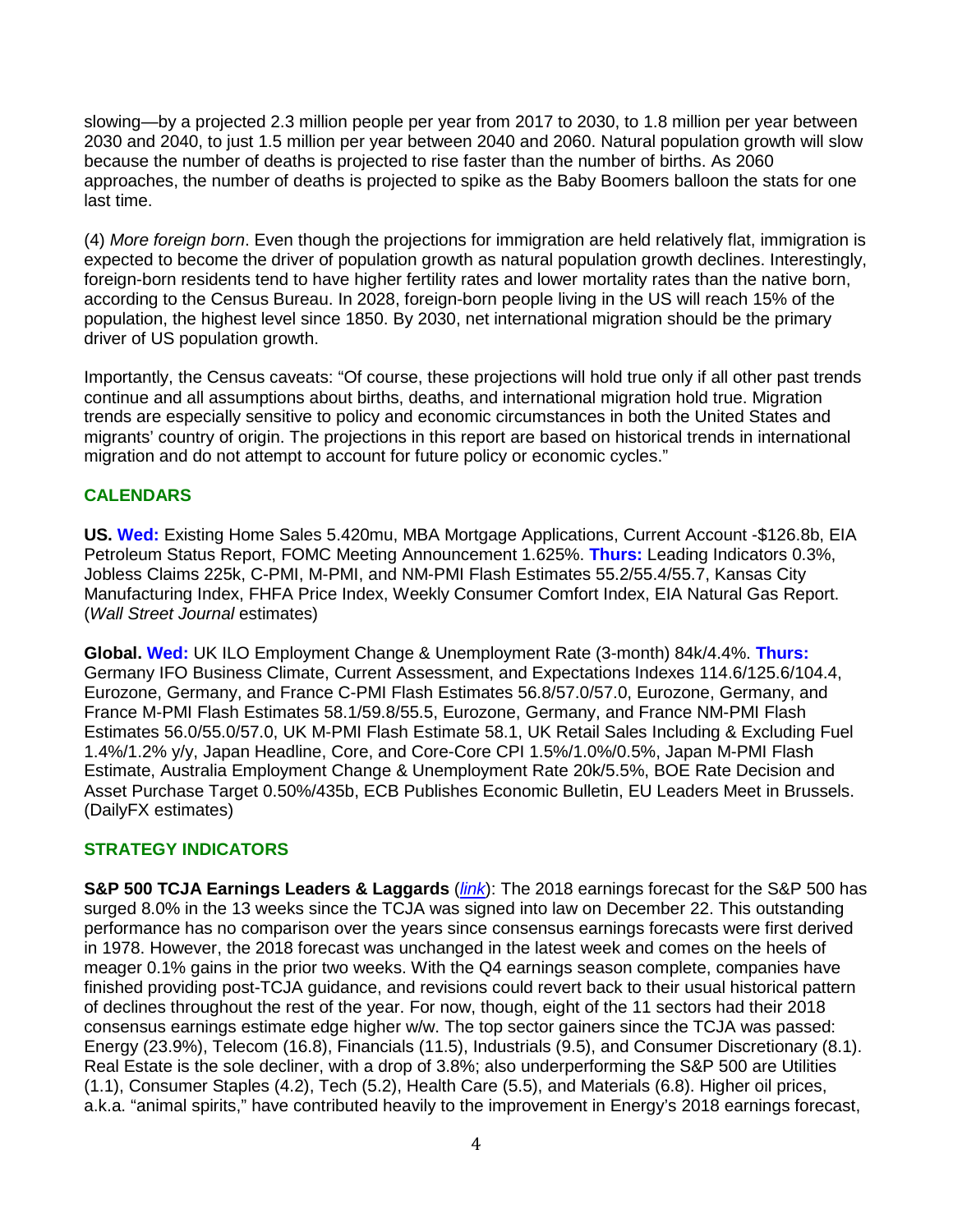but it fell slightly w/w.

**S&P 500 Sectors Net Earnings Revisions** (*[link](http://www.yardeni.com/pub/peacocksp500.pdf)*): The S&P 500's NERI was positive for an 11th straight month in March, its longest positive streak since the 26-month string ending August 2011. Powered by big revisions due to the passage of the TCJA, NERI improved to a record high of 22.1% from 21.0% in February. NERI was at a record high in March for three sectors as it improved m/m for 6/11 sectors and was positive for 10 sectors (compared to nine improving and ten positive in February). Tech has the longest positive NERI streak of 20 months, the best since August 2011 when its 28-month streak ended. Financials has the next best positive streak at 18 months, followed by Materials (6). Real Estate has the worst recent track record, with seven straight months of negative NERI. Here are the sectors' March NERIs compared with their February readings, ranked in descending order: Financials (33.9% in March [record high], up from 33.1% in February), Industrials (29.7 [record high], 27.8), Energy (25.3, 26.8 [148-month high]), Consumer Staples (25.0, 25.2 [record high]), Telecom (23.5, 24.8 [record high]), Tech (22.7 [94-month high], 20.8), Materials (21.4 [141-month high], 19.5), Consumer Discretionary (19.0 [93-month high], 17.2), Health Care (18.2 [record high], 16.4), Utilities (-0.1, 0.7), and Real Estate (-12.2 [14-month low], -11.1).

**S&P 500 Earnings, Revenues & Valuation (***[link](http://www.yardeni.com/pub/peacocksp500.pdf)***):** Last week saw S&P 500 consensus forward revenues improve to 0.1% below its early March record high, but forward earnings rose to a new record for a 34th straight week. With the Q4 earnings season complete, all companies should have already provided initial guidance about the positive impact of the TCJA on margins. We eagerly await further positive guidance from companies during the Q1 earnings season. The 2018 and 2019 profit margin forecasts were steady w/w at 11.8% and 12.5%, respectively. The forward profit margin was steady too, at a record high of 12.0%. Prior to the passage of the TCJA, the forward profit margin had been steady at 11.1% since October, which was the highest since September 2015 and up from a 24-month low of 10.4% in March 2016. The easy growth comparisons are waning too: Forward revenue growth for the S&P 500 was steady w/w at 6.0%, which is down from an 80-month high of 6.3% at the end of February. That reading compares to a cyclical low of 2.7% in February 2016. Forward earnings growth remained steady at 16.2%, but that's down from 16.9% in late February, which had been the highest since October 2010. Still, that's up 5.1ppts from 11.1% prior to the passage of the TCJA, and 11.4ppts from the cyclical low of 4.8% in February 2016. Among the 11 sectors, four had their forward earnings growth forecast improve 0.1ppt each w/w, and two weakened between 0.1-0.3ppt. Energy's contribution to forward growth peaked at the start of 2017. Looking at last week's results, the S&P 500 ex-Energy's forward growth was steady at 5.5% for revenues and 14.9% for earnings. The S&P 500 ex-Energy forward profit margin remained steady at a record high of 12.6%, which is up from 11.7% before the TCJA. The S&P 500's forward P/E edged up to 17.2 from 17.1, which compares to a 16-year high of 18.6 at the market's peak in late January and a 15-month low of 14.9 in January 2016. The S&P 500 price-to-sales ratio rose to 2.06 from 2.05, which compares to late January's record high of 2.16.

**S&P 500 Sectors Earnings, Revenues & Valuation (***[link](http://www.yardeni.com/pub/peacocksp500tables.pdf)***):** Consensus forward revenues forecasts rose last week for 9/11 sectors, and forward earnings rose for 8/11. Energy had both measures decline, and these seven had both rise: Consumer Staples, Financials, Industrials, Materials, Tech, Telecom, and Utilities. Forward revenues and earnings are at or around record highs for 5/11 sectors: Consumer Discretionary, Consumer Staples, Health Care, Industrials, and Tech. Energy's forward revenues and earnings appear to be back on uptrends after stalling during 2016-2017, and earnings have nearly tripled from their 18-year low in April 2016. Forward P/S and P/E ratios are down from their highs for all sectors. Energy's valuations remain elevated relative to historical levels, but are normalizing now after soaring in 2016 when revenues and earnings collapsed. Energy's P/S ratio of 1.19 compares to a record high of 1.56 in May 2016, and its P/E of 18.8 is down from a record high of 57.5 then. Due to the TCJA, higher margins are expected y/y in 2018 for all but Real Estate, but the sector's earnings includes gains from property sales and typically improves as the year progresses. The post-TCJA